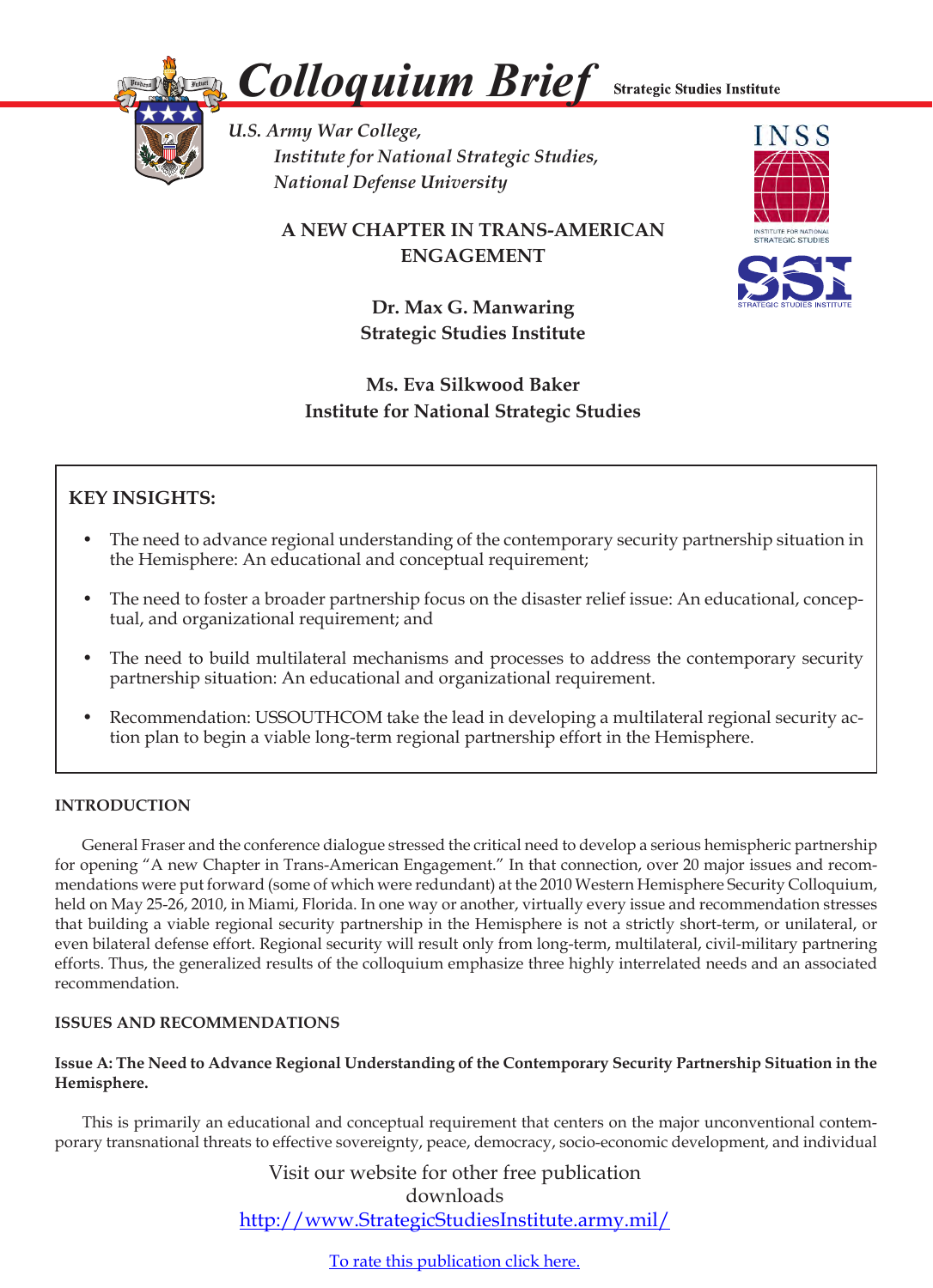and collective security. Recommendations include, but are not necessarily limited to the following:

 1. Western Hemisphere countries should reevaluate traditional understandings of state sovereignty and defense. The purpose is to reconceptualize concepts of sovereignty, defense, and security to meet 21st century requirements, and to generate truly transnational responses to transnational problems.

2. Western Hemisphere countries need to develop whole-of-society solutions to achieve individual and collective security, and to achieve effective sovereignty.

 3. There is a corresponding need to improve education, training, knowledge transfer, and support to public security administrative officials (civilian, military, and police). As one example, the intent is to better use police, military, and civilian capabilities in a cohesive manner fusing information into actionable intelligence—and helping them to work together operationally.

 4. Civil-military relationships need public debate, and new Rules of Engagement (ROE) must be developed.

 5. U.S. policymakers and their Latin American partners need to better coordinate their separate, subregional counternarcotics and security programs (e.g., Plan Colombia, Merida Initiative, Caribbean Basin Security Initiative, and the Central American Regional Security Initiative) in order to be more effective in meeting the transnational challenges posed by organized criminal networks, and avoid simply perpetuating "the balloon effect."

6. As a corollary, NORTHCOM and SOUTHCOM must work together in a more cooperative manner in the Southern Triangle areas of Mexico, Belize, and Guatemala to combat illicit activities such as drug, arms, and human trafficking.

 7. U.S. policymakers should readjust their metrics of success. U.S. assistance programs should no longer be gauged on the amount of money or military equipment doled out, or illegal drugs seized, hectares eradicated, or on domestic consumption rates. Instead the focus should be on qualitative measures such as provision of citizen security and political stability. Most importantly, the focus needs to be pragmatic, with the more reasonable goal of management of the situation, not complete victory in a so-called "war on drugs."

8. Government-to-Government collaboration is best enabled through people-to-people diplomacy. For example, U.S. law enforcement and intelligence personnel should work on cultivating personal relationships with their counterparts in Latin America to build trust and to facilitate better sharing of information. The U.S. Government should also support measures that employ partner national level special and vetted units that work with U.S. agencies and a program that encourages U.S.

law enforcement agents to work with their partner nation equivalents. This is a "force multiplier."

 9. The U.S. Government should promote peopleto-people diplomacy in collaboration with NGOs and PVOs through such initiatives as the medical missions of the USNS *Comfort* in partnership with Project Hope. The U.S. Government should also work to engage the private sector and civil society through "intersections of interest" to mobilize volunteers and obtain funding for socioeconomic development projects in the region.

 10. Finally, Western Hemisphere countries must be encouraged to be proactive in providing their own security in partnership with their neighbors. This will require meaningful participation in decisionmaking and meaningful roles in implementation.

#### **Discussion.**

In the context outlined above, it is helpful to understand how sovereignty, security, stability and defense issues have changed over the past several years. The traditional legal concept of threats to national security and sovereignty involve the protection of national territory and the population against recognizable external military aggression. Thus, the traditional level of security analysis tends to define national security and sovereignty in narrow nation-state and military terms. The main current in the Latin American threat environment is not a traditional security (i.e., defense against external nation-state aggression) problem. Rather, a dynamic and complex mix of nonstate actors (e.g., populists and neopopulists, new socialists, political insurgents, transnational criminal organizations, drug cartels, small private military organizations, enforcer gangs, mercenaries, other paramilitary "self defense" organizations, etc.) are actively involved in internal disruption and destabilization efforts that violate the effective sovereignty and stability of virtually every nation-state in the region, every day of the year. The primary objective of these "new" players in the hemispheric security arena is to attain a level of freedom of movement and action that allows their achievement of radical political, commercial, and/or other motives. Additionally, other potentially destabilizing issues have emerged or reemerged in the hemisphere, such as energy resources, missile defense, nuclear power, demarcation of boundaries, and informal economics.

 The objectives of the players, nonstate and statesupported, define insurgency as: coercing fundamental change of a given political-economic-social system to neutralize, control, or depose it. These objectives also define war: compelling an adversary to accede to an aggressor's policy objectives. All this requires more than law enforcement or military solutions. The ability to effectively deal with contemporary insurgency or war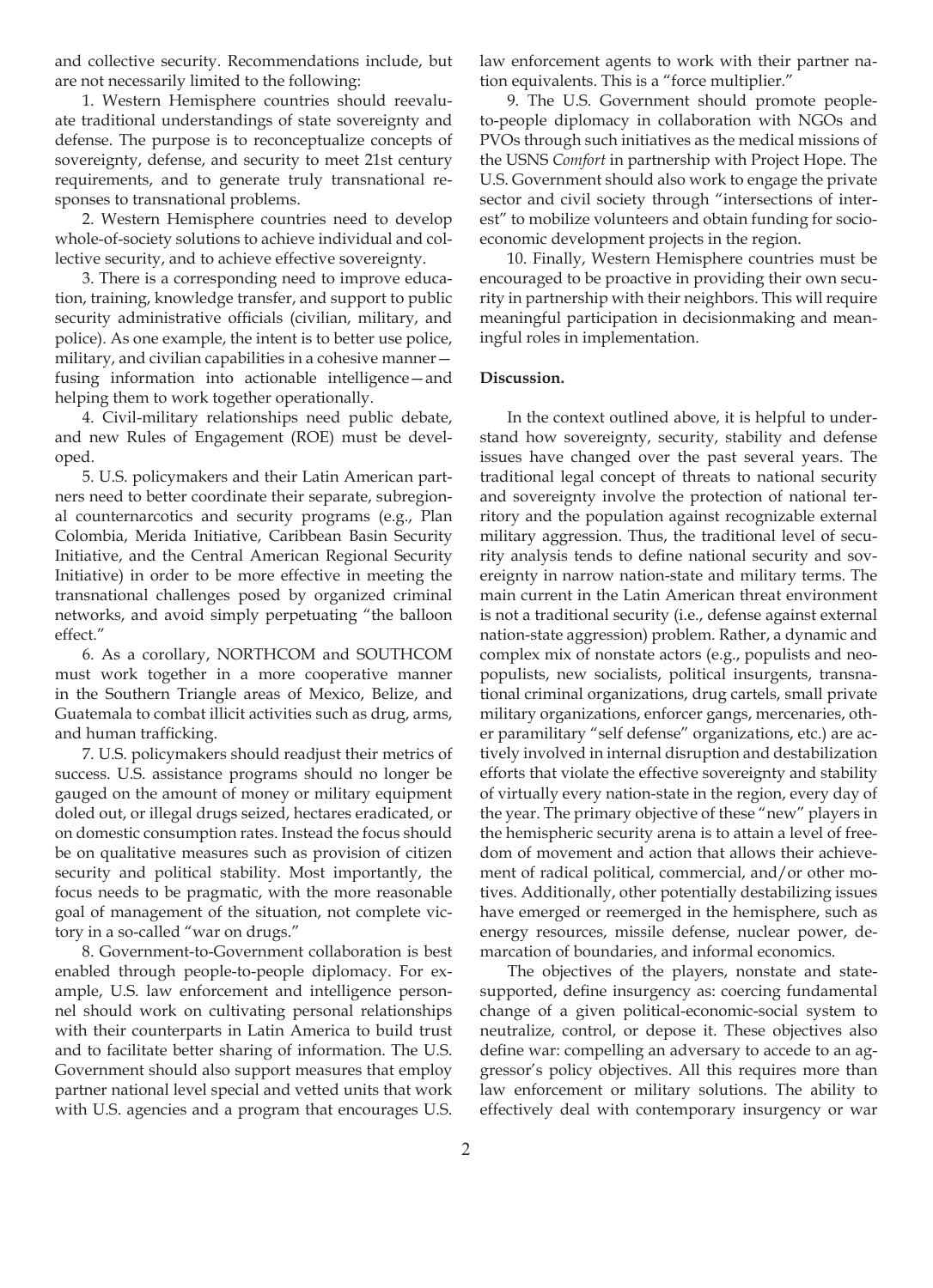threats engendered by nonstate actors is multilevel and multilateral, and requires political, psychological, moral, informational, economic, and social efforts—as well as police and military efforts. Thus, the full human and physical resources of a nation-state, its society, and its international partners are required to achieve the individual and collective well-being that leads to effective sovereignty, stability, and societal peace with justice. Finally, it must be emphasized that the concept of security now includes—first and foremost—the imperative of addressing the root causes (i.e., poverty, inequality, and the lack of law and order) of instability and violence.

### **Issue B: The Need to Foster a Broader Partnership Focus on the Disaster Relief Issue.**

 This is a conceptual, educational, and organizational requirement that focuses on the need for strategic clarity. Strategic clarity is derived primarily from conceptual, educational, and organizational mechanisms for achieving unity of effort. Recommendations include, but are not necessarily limited to the following:

 1. Disaster response and relief should focus on partnerships and relationships that look beyond traditional command and control boundaries and instead allow for coordination, collaboration, communication, and flexibility.

 2. The UN Security Council should be encouraged to reexamine its MINUSTAH mission to allow for the expansion of its mandate to include combating drug trafficking around Hispanola, and trans-national criminal organizations and gangs on the island.

 3. It is time to investigate why JIATF South is such a successful model of inter-agency cooperation and how it can best be optimized in other arenas of whole-of government and multi-lateral cooperation.

 4. There is a need to work on building trust, confidence, transparency, and accountability in disaster relief and related activities.

 5. Same as recommendations 1 and 10 from **Issue A** outlined above.

#### **Discussion.**

 In the past, small-scale peace enforcement and stability operations tended to be unrealistically viewed as providing military solutions for civil violence and instability problems. Presently, the complex realities of these types of missions must be understood as a holistic process that relies on various civilian and military agencies and contingents working together in an integrated fashion. The intent is to establish and achieve a common political end.

A former Supreme Allied Commander in Europe

and former SOUTHCOM Commander, General John R. Galvin, USA (Ret.), argues that continuous and cooperative planning among and between national and international civilian and military organizations, beginning with a strategic assessment of a given situation, can establish a mechanism for developing a common vision for ultimate political success (i.e., strategic clarity). Then, shared goals and objectives, a broad understanding of what must be done, or not done or changed, and a common understanding of possibilities and constraints will generate an overarching campaign plan that becomes the basis for developing subordinate plans making direct contributions to the achievement of the desired end state. Thus, the roles and missions of the various national and international civilian and military elements evolve deliberately—rather than as an ad hoc response to the crisis of the moment. All these integrative efforts ultimately ensure the conditions that will allow a host nation to develop or renew its political solvency and legitimacy—and that a given mandate for peace and stability will, in fact, be achieved.

### **Issue C: The Need to Build Multilateral Mechanisms and Processes to Address the Contemporary Partnership Security Situation in Latin America.**

Logically, **Issues A** and **B** take us to this issue. Before rushing to create an architecture that will deal with security and stability threats that have an impact on us all, the primary parties must be in general agreement regarding a strategic end state. Although an agreement on the end state is a necessary condition for effective partnership, it is not sufficient. The agreement must be supported by an organizational structure that can identify, plan, and implement a plan of action. Recommendations include all those listed above, and more. First, there are educational/conceptual requirements necessary to develop leader judgment that is needed to effectively deal with complex, politically dominated, multi-dimensional, multi-organization, multi-national, and multi-cultural contingencies. In these terms, there is a need to:

 1. Facilitate ways and means to help civil-military leaders cope with the many ways that political and psychological considerations affect the use and the nonuse of force.

 2. Facilitate ways and means to help leaders to understand that the number of battlefield victories, the number of enemies arrested or killed, or the number of hectares or kilos destroyed has meaning only to the extent that such actions directly contribute to the legitimate strengthening of the state.

 3. Teach leaders at all levels how to communicate with a diversity of national and external civil-military cultures.